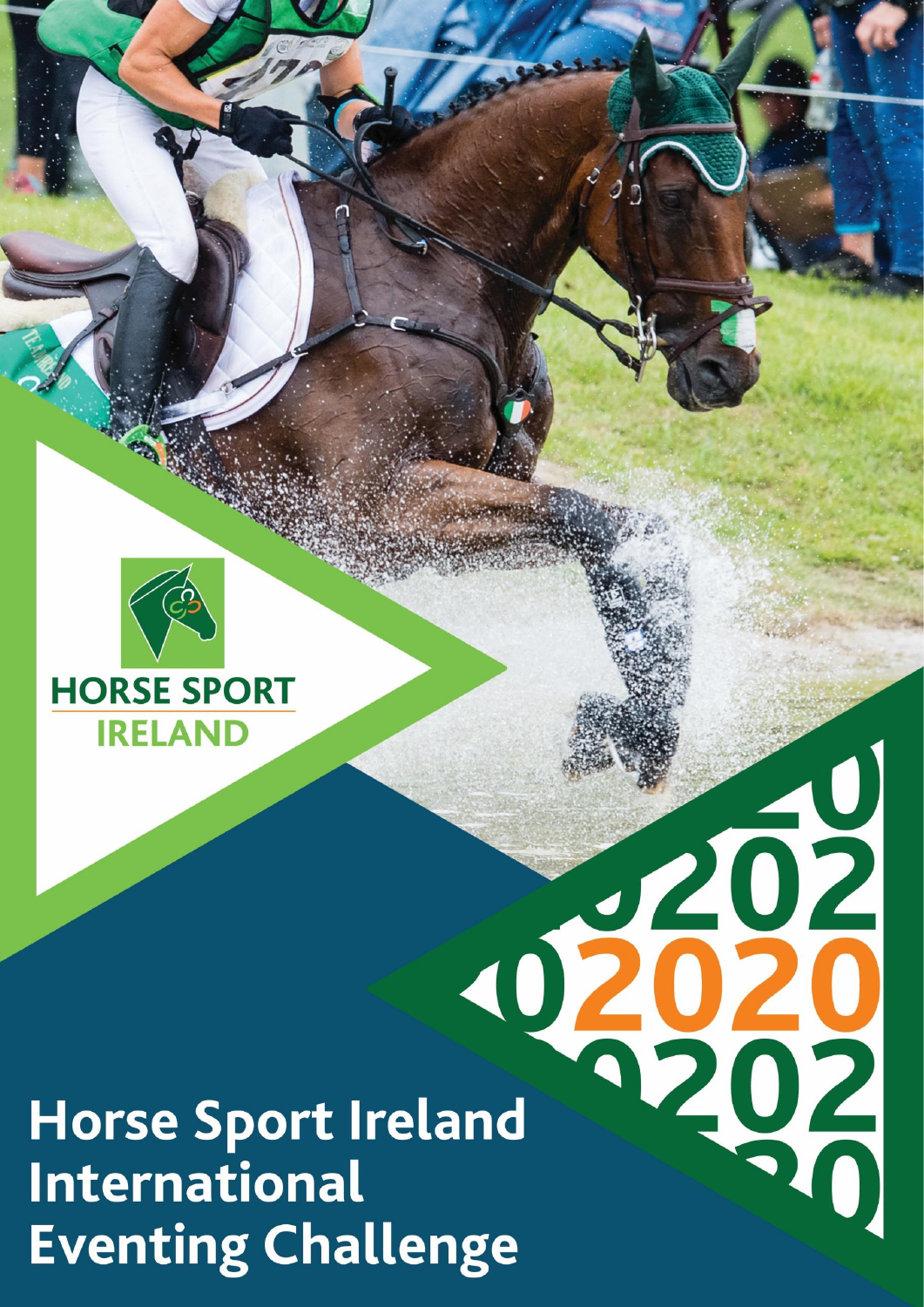## **Series Rules for Horse Sport Ireland Eventing Challenge (CIM) 2020**

### **1. Introduction**

The **Horse Sport Ireland Eventing Challenge** is a link of Irish International Events which is sponsored by Horse Sport Ireland, the IRL National Federation. This is a Lower Level Series, as defined by the FEI, therefore the CIM (Concours International Mineur) events which are classified as CCI 3\* (L & S) FEI Eventing events fall within the scope of the Series for 2020.

The Events in the Horse Sport Ireland Eventing Challenge (CIM) are:

| $\bullet$ | <b>Ballindenisk</b> | 23/04/2020 | 26/04/2020 | CCI3* S OR L             |
|-----------|---------------------|------------|------------|--------------------------|
| $\bullet$ | Tattersalls         | 27/05/2020 | 31/05/2020 | CCI3* L or CCI3*u25      |
| $\bullet$ | Mallow              | 1/07/2020  | 05/07/2020 | $CCI3*S$                 |
| $\bullet$ | Cappoquin           | 29/07/2020 | 2/08/2020  | CCI3* S OR L             |
| $\bullet$ | Millstreet          | 26/08/2020 | 30/08/2020 | CCI3* S OR L             |
| $\bullet$ | <b>Ballindenisk</b> | 24/09/2020 | 29/09/2020 | CCI3 <sup>*</sup> L OR S |
|           |                     |            |            |                          |

#### **2. Participating Athletes**

All athletes participating in the above classes are eligible for the leading rider prizes including €10,000 to the overall leading rider, €3,000 to the second place leading rider, and €1,500 to the third placed leading rider regardless of nationality.

#### **3. Horse Sport Ireland Eventing Challenge (CIM) Bonus**

To be eligible for the winning the above bonuses the athletes must be placed  $1^{st}$ ,  $2^{nd}$  or  $3^{rd}$  in the leading rider league 2020. The league will include the above listed Irish International Events. Podium placed ( $1^{st}$ ,  $2^{nd}$  or  $3^{rd}$ ) in 3 of the above  $3^*$  classes at the above events.

The Bonus will not be confined to specific horse/rider combinations i.e. athletes can win the Bonuses on different horses in the specified classes. In order to be eligible for the leading rider league horses may not have competed in a long format class at a level higher than CCI3\* (CCI4\* or L or CCI5\*-L) in the last 18 months before Jan 2020.

If an athlete secures more than one podium place at an event only his/her best placing will be accounted for. Only one 3\* result can be taken into account per event/venue.

In the eventuality of more than one athlete securing the same number of league points the prize money will be split.

Allocation of Points: CCI  $3*$  S  $1^{st}$  = 12 pts;  $2^{nd}$  = 10 pts;  $3^{rd}$  = 8 pts,  $4^{th}$  = 6 pts,  $5^{th}$  = 4pts,  $6^{th}$  = 2pts.  $CCI$  3 $*$  L  $1^{\text{st}} = 16$ ,  $2^{\text{nd}} = 14$ ,  $3^{\text{rd}} = 12$ ,  $4^{\text{th}} = 10$ ,  $5^{\text{th}} = 8$ ,  $6^{\text{th}} = 6$ ,  $7^{\text{th}} = 4$ ,  $8^{\text{th}} = 2$